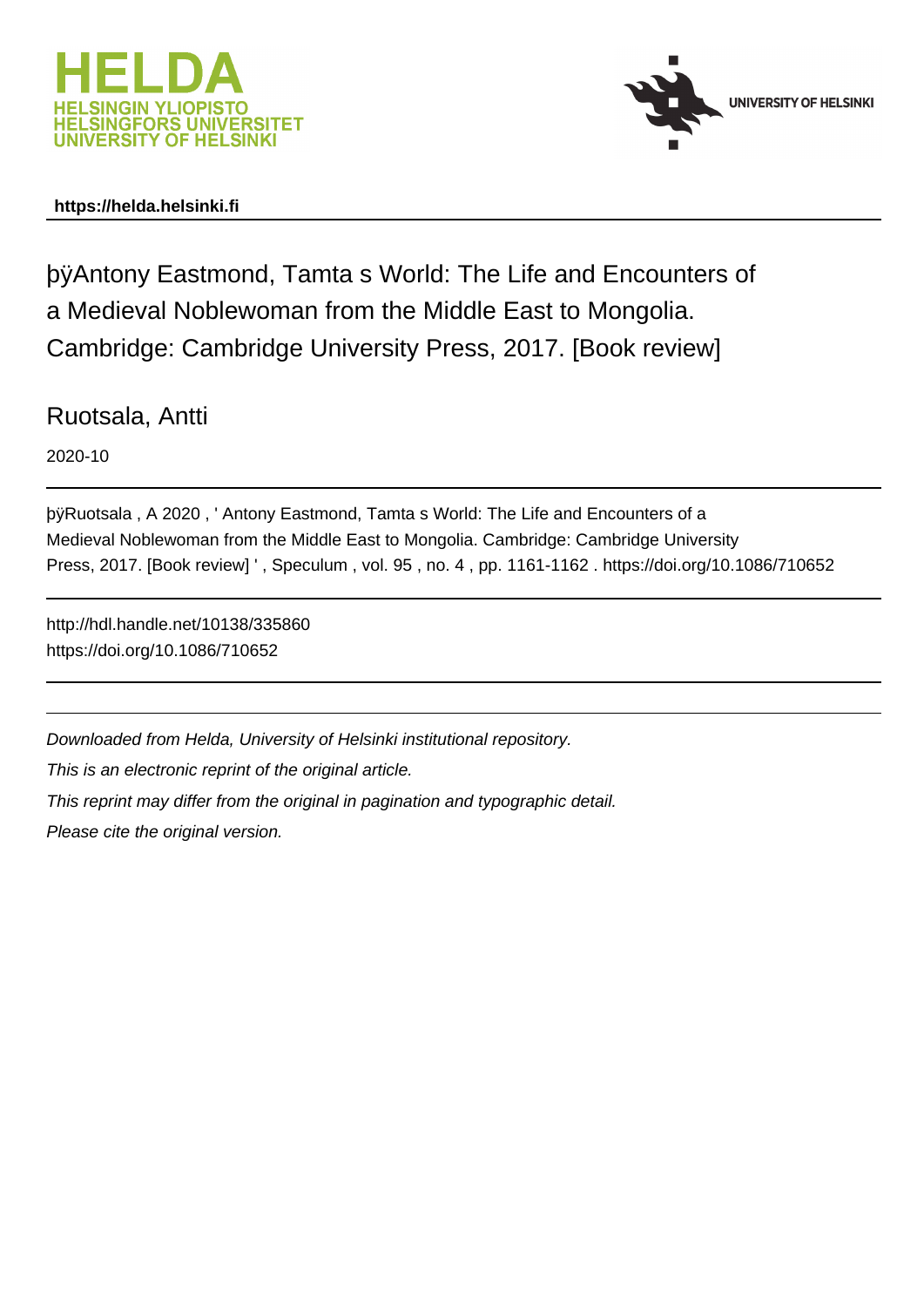## Reviews 1161

indicates that this institution is a secure provenance for the manuscript. The number following the solidus refers to the number of the manuscript witness in Allen's list of copies of a given text, thus "Cant/3" means the third manuscript listed for "Super Canticum." The entries in the corrected list in some cases include information such as folio references. To locate the text entry in the corrected list it is necessary to use the main table of contents. "Super Canticum" is the second item in the list. Turning to the third manuscript on the list of witnesses to "Super Canticum" (Oxford always comes first in Allen's lists), reveals that in Balliol College, MS 224A, the text occurs on fols. 5–11, 4, and 12–20v "in that order" (2).

It is necessary to have a copy of Allen's volume to hand to use A Corrected List of Copiessince much material is not carried over. Another useful book is Hanna's The English Manuscripts of Richard Rolle: A Descriptive Catalogue (2010), since information there is not repeated in the corrected list and abbreviations are carried over. It is to be hoped that the next stage in Rolle manuscript studies will be a complete catalogue, preferably electronic, of the Latin manuscripts with all of the material from Allen and Doyle and Hanna synthesized in one place. A Corrected List of Copies demonstrates the need for a detailed catalogue and provides an excellent foundation and much new material for such an undertaking.

Wendy Scase, University of Birmingham, Emerita

ANTONY EASTMOND, Tamta's World: The Life and Encounters of a Medieval Noblewoman from the Middle East to Mongolia. Cambridge: Cambridge University Press, 2017. Pp. xxiii, 434; many color plates and black-and-white figures. £35. ISBN: 978-1-107- 16756-8.

doi:10.1086/710652

This study deals with the Armenian-Georgian noblewoman Tamta (c. 1195–c. 1254), who was born to the Armenian Mqargdzeli family at the court of Queen Tamar of Georgia. Thus, she lived between two different Christian cultures and confessions. Tamta was first noted by the French linguist and historian Marie-Félicité Brosset (1849) for more than a century before receiving minor walk-on parts in more recent scholarship. Antony Eastmond follows Tamta's life story chronologically, but his emphasis is on building a broader picture of various cultures and their connections in thirteenth-century Anatolia and Caucasus.

Tamta led a tumultuous life. From 1210 to 1237, she was married as a Christian to two Muslim Ayyubid rulers, sons of Sultan Saladin with a Kurdish background, in the Anatolian city of Akhlat. Tamta's marriage was probably expected to preserve peace between the Georgians and the Ayyubids. Her first husband, al-Awhad, died after a few months of marriage. His younger brother al-Ashraf Musa assumed his brother's power and married his Caucasian widow. While her husband was absent, Tamta was the regent of Akhlat.

Tamta's most traumatic interlude was no doubt her forced marriage to the Khwarazmshah Jalal al-Din Minguburnu. After conquering Akhlat in 1230, Jalal al-Din raped Tamta at the palace in order to humiliate the Georgians, the Armenians, and the Ayyubids, and then took her as his wife. Jalal al-Din was murdered four months after the wedding. The arrival of the Mongols finally ended the Khwarazmian Empire, and in 1231 Tamta was returned to her second husband. The Mongols captured Tamta in 1236 in their quest to conquer Greater Armenia and Anatolia, and she had to change her cultural identity again, although she was always able to preserve her Christian faith.

Tamta was held hostage and sent to the court of Great Khan Ögedei in Qaraqorum. There are no sources about her life among the Mongols. Tamta got her freedom in 1245, nine years after her capture, following the official requests of the Georgians. She was named governor in Akhlat, a ruling vassal of the Mongols for the last decade of her life.

Speculum 95/4 (October 2020)